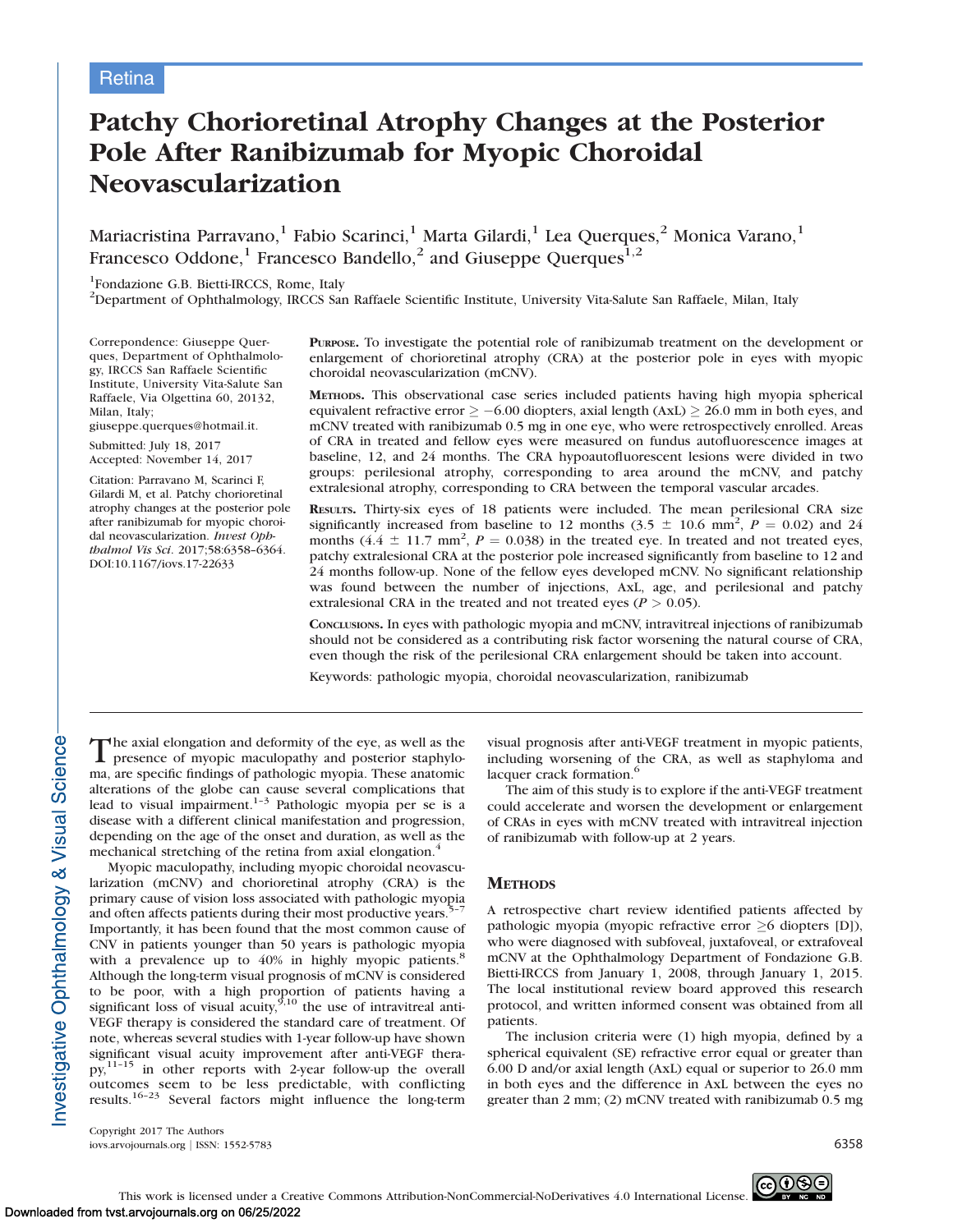in one eye; (3) at least 2 years posttreatment follow-up; (4) fellow eye that never developed mCNV.

The exclusion criteria included myopic eyes with diffuse CRA and other ocular disorders such as glaucoma, diabetic retinopathy, or other retinal vascular diseases, or history of vitreoretinal surgery. Also, patients who received any treatments for myopic lesions, which might have worsened the natural course of myopic retinopathy, including laser photocoagulation, surgical treatment, and photodynamic therapy for mCNV were excluded.

At baseline, diagnosis of mCNV was based on a complete ophthalmological evaluation, which included best-corrected visual acuity (BCVA) measurement with Early Treatment Diabetic Retinopathy Study (ETDRS) charts, fundus examination, fundus autofluorescence, and fluorescein angiography (FA) (TRC-50X; Topcon Instrument Corp., Tokyo, Japan). Measurement of AxL was also recorded at baseline (IolMaster; Carl Zeiss Meditec AG, Jena, Germany).

Patients diagnosed with mCNV were treated with a single intravitreal injection of 0.5 mg/0.05 mL ranibizumab and retreated according to predefined criteria.<sup>24-26</sup>

Patients were evaluated to identify the need for retreatment with ranibizumab during the monthly follow-up. During followup, retreatment criteria were either a decrease of BCVA >5 ETDRS letters or presence of retinal hemorrhage or signs of mCNV activity on FA.

The number of ranibizumab intravitreal injections was evaluated at baseline, 12, and 24 months. The fellow nontreated eye was used as control.

Retinal fundus photography (FP), fundus autofluorescence (FAF), and FA were evaluated at baseline, 12, and 24 months to obtain a longitudinal analysis of the posterior pole, including optic disc, macular view, and upper and lower temporal arcade from both eyes.

Areas of CRA in treated and fellow eye were measured on FAF images at baseline and at 12 and 24 months. The measurements included the posterior pole area between the temporal vascular arcades.

A dedicated software (Draw Region, HRA and Measure Image, IMAGEnet; Topcon Medical Systems, Inc., Oakland, NJ, USA) was used to assess the extension of CRA in square millimeters, and all measurements were performed by two masked experienced investigators (MP and MG).

The hypoautofluorescent lesions, corresponding to CRA measured in the FAF image, were divided in two groups: perilesional atrophy, which corresponded to area around the mCNV, and patchy extralesional atrophy, which corresponded to areas between the temporal vascular arcades.

At baseline the peripapillary atrophy area shown on FAF was outlined. For patients in whom the CRA areas at the posterior pole merged with peripapillary atrophy over time, the peripapillary atrophy area at the baseline was subtracted from the whole CRA area measured at 1- and 2-year follow-ups.

All CRA areas that merged during the 2 years of follow-up were summed for the measurements and considered as one area.

The degree of CRA changes around the perilesional and patchy extralesional CRA was expressed as the difference between the CRA area at each follow-up time point and the CRA area at baseline.

#### Statistical Analysis

Statistical analysis was performed using analysis software (GraphPad Prism ver. 6.0; GraphPad Software, San Diego, CA, USA). Continuous data were described as mean  $\pm$  standard deviation and categorical data as frequencies. Multivariate analysis of variance for repeated measures was used to

compare the effect of the interaction between time and treatment over the follow-up between the groups. Post hoc between-group comparison was analyzed using the Mann-Whitney test. Linear regression analysis was used to explore the relationship between variables. A P value  $< 0.05$  was considered statistically significant.

A bivariate correlation between variables has been performed by Pearson correlation coefficient or Spearman's  $\rho$ correlation coefficient in case of nonparametric distributions to explore the relationship between the growth of patchy atrophy at the posterior pole as a mean change in treated and untreated eyes in each individual patient over 2 years of followup.

### **RESULTS**

#### Patient Demographic Data

Among 132 screened patients, 18 met the inclusion criteria (12 females and 6 males, mean age 62.2  $\pm$  16.7 years), and thus 36 eyes were analyzed. Mean AxL was  $28.9 \pm 2.3$  mm in the treated and 28.4  $\pm$  2.1 mm in the fellow eyes (P = 0.57).

Demographic and clinical data are shown in Table 1. During the study period (24 months) patients treated with ranibizumab received a mean of 2.6  $\pm$  1.7 intravitreal injections (1.7  $\pm$ 1.8 [range, 1–4] in the first year and  $0.9 \pm 1.1$  [range, 0–3] in the second year). None of the fellow eyes developed mCNV, and no eyes underwent cataract surgery during the study period.

## Characterization and Progression of Myopic Maculopathy

In the treated eye, mCNVs were classified as subfoveal in 27.7% (5/18) of eyes, juxtafoveal in 50% (9/18) of eyes, and extrafoveal in 22.2% (4/18) of eyes.

Perilesional CRA was present at baseline in 38.9% (7/18) of eyes; patchy extralesional CRA at the posterior pole was present in 72.2% (13/18) of treated eyes and in 61.1% (11/18) of fellow eyes.

The mean perilesional CRA size significantly increased from baseline (3.1  $\pm$  10.2 mm<sup>2</sup>) to 12 months (3.5  $\pm$  10.6 mm<sup>2</sup>, P= 0.02) and 24 months  $(4.4 \pm 11.7 \text{ mm}^2, P = 0.038)$  during anti-VEGF treatment (Fig. 1).

Among those eyes with absence of perilesional CRA at baseline (61.1%, 11/18), 55.5% (10/18) did not develop atrophy during 24-months follow-up, while one eye showed the presence of perilesional CRA after 12 months (1.6 mm<sup>2</sup>) that enlarged after 24 months  $(3.3 \text{ mm}^2)$ .

In the treated eyes, patchy extralesional CRA at the posterior pole increased significantly from baseline (3.9  $\pm$ 10.6 mm<sup>2</sup>) at 12 (6.4  $\pm$  14.3 mm<sup>2</sup>,  $P = 0.037$ ) and 24 (8.3  $\pm$  $16.4$  mm<sup>2</sup>,  $P = 0.019$ ) months of follow-up (Fig. 1); similarly, in the nontreated eyes patchy extralesional CRA at the posterior pole increased significantly from baseline  $(7.5 \pm 11.6 \text{ mm}^2)$  at 12 (8.4  $\pm$  12.4 mm<sup>2</sup>, P = 0.035) and 24 (8.9  $\pm$  12.9 mm<sup>2</sup>, P = 0.006) months of follow-up without any difference between groups  $(P = 0.09)$  (Fig. 2).

Development of new areas at 24 months did not significantly differ between treated and fellow eyes.

In the treated eyes, two patients showed posterior pole CRA merging with peripapillary atrophy over the 2 years of follow-up. However, as indicated in the method, because the value of the peripapillary atrophy area at the baseline was subtracted from the whole CRA area measured at 1- and 2-year follow-up, these changes did not influence the final measurements obtained.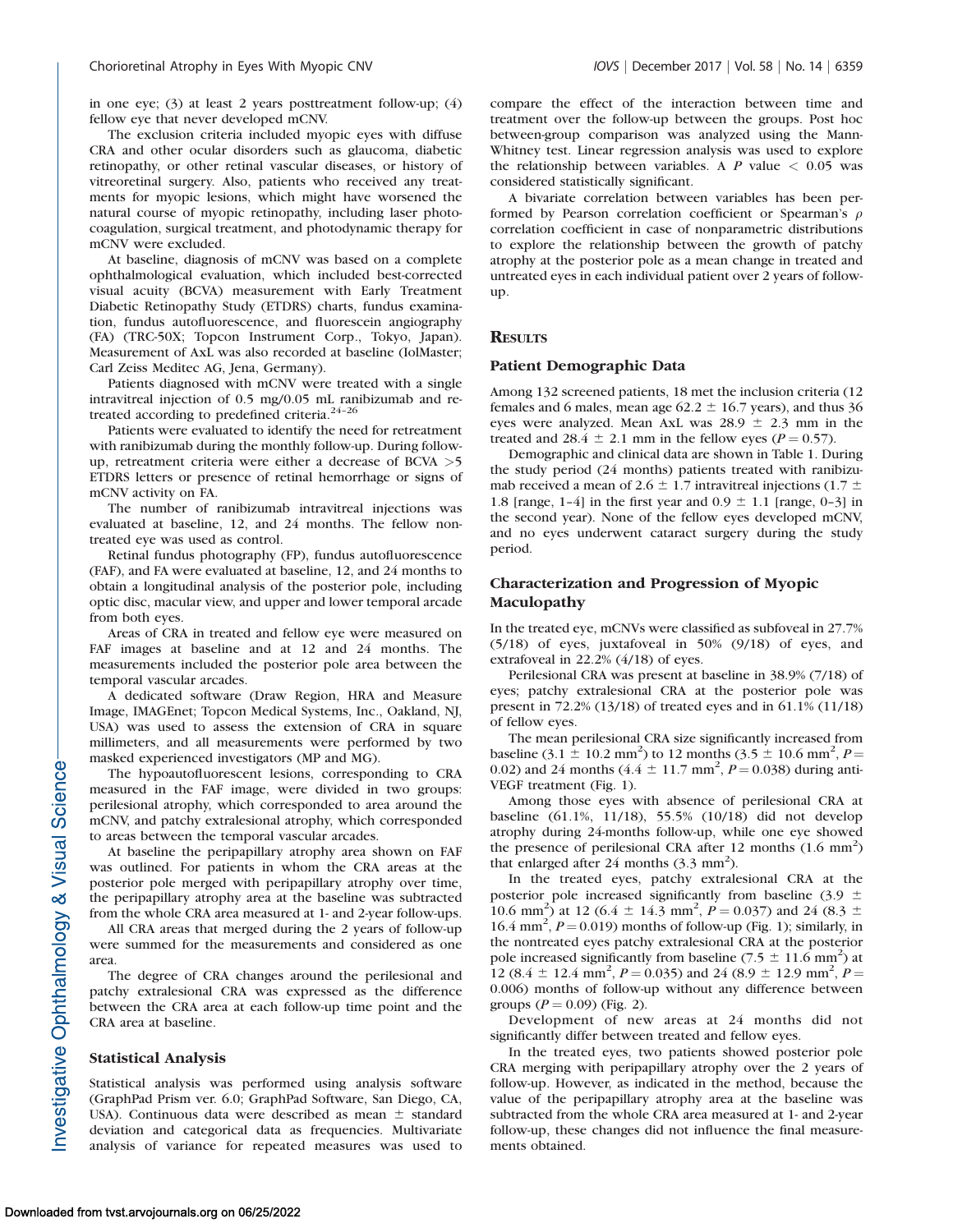| TABLE 1. |  | Main Demographics and Clinical Data |  |  |  |
|----------|--|-------------------------------------|--|--|--|
|----------|--|-------------------------------------|--|--|--|

| Pt No. | <b>Sex</b> | Age | VA Baseline<br><b>Treated Eves</b> | <b>VA Baseline</b><br><b>Fellow Eves</b> | AxL<br><b>Treated Eves</b> | <b>AxL</b><br><b>Fellow Eyes</b> | Lens Status<br><b>Treated Eves*</b> | Lens Status<br><b>Fellow Eves</b> | mCNV<br>Location |
|--------|------------|-----|------------------------------------|------------------------------------------|----------------------------|----------------------------------|-------------------------------------|-----------------------------------|------------------|
|        | F          | 47  | 70                                 | 35                                       | 31.27                      | 30.15                            | $\Omega$                            | $\Omega$                          | <b>JUXTA</b>     |
| 2      | F          | 71  | 74                                 | $\Omega$                                 | 28.38                      | 28.89                            |                                     |                                   | <b>SUB</b>       |
| 3      | F          | 22  | 69                                 | 69                                       | 28.35                      | 29.01                            |                                     | $\Omega$                          | <b>SUB</b>       |
| 4      | M          | 60  | 83                                 | 85                                       | 33.94                      | 31.98                            | 0                                   | $\Omega$                          | <b>SUB</b>       |
| 5      | M          | 84  | 79                                 | 77                                       | 29.03                      | 29.07                            |                                     |                                   | <b>EXTRA</b>     |
| 6      | F          | 62  | 82                                 | 85                                       | 26.96                      | 26.87                            |                                     |                                   | <b>JUXTA</b>     |
|        | F          | 73  | 60                                 | 70                                       | 29.91                      | 30.02                            |                                     |                                   | <b>JUXTA</b>     |
| 8      | M          | 80  | 71                                 | $\Omega$                                 | 27.15                      | 26.88                            | 0                                   | $\Omega$                          | <b>EXTRA</b>     |
| 9      | F          | 54  | 71                                 | 60                                       | 33.31                      | 32.15                            | 0                                   | $\theta$                          | <b>JUXTA</b>     |
| 10     | М          | 39  | 85                                 | 85                                       | 26.12                      | 27.34                            | $\Omega$                            | $\theta$                          | <b>JUXTA</b>     |
| 11     | F          | 65  | 58                                 | 74                                       | 28.89                      | 26.99                            | $\Omega$                            | $\theta$                          | <b>JUXTA</b>     |
| 12     | F          | 72  | 69                                 | 5                                        | 28.42                      | 26.47                            |                                     | $\Omega$                          | <b>JUXTA</b>     |
| 13     | F          | 85  | 76                                 |                                          | 26.43                      | 26.21                            |                                     |                                   | <b>SUB</b>       |
| 14     | F          | 58  | 56                                 | 35                                       | 30.89                      | 31.05                            |                                     |                                   | <b>SUB</b>       |
| 15     | M          | 50  | 63                                 | 73                                       | 26.50                      | 26.06                            |                                     | $\Omega$                          | <b>EXTRA</b>     |
| 16     | F          | 49  | 80                                 | 79                                       | 28.14                      | 26.62                            |                                     | $\Omega$                          | <b>JUXTA</b>     |
| 17     | М          | 77  | 51                                 | 90                                       | 29.99                      | 29.85                            |                                     |                                   | <b>JUXTA</b>     |
| 18     | F          | 72  | 66                                 | 70                                       | 26.71                      | 26.13                            |                                     |                                   | <b>EXTRA</b>     |

Pt No., patient number; VA, visual acuity; SUB, subfoveal; JUXTA, juxtafoveal; EXTRA, extrafoveal.

\* 1, pseudophakia; 0, phakia.

Progression of CRA in both the treated and fellow eyes at 12 and 24 months is presented in detail in Tables 2, 3, and 4.

A significant correlation of moderate strength was found between 2 years mean change of patchy atrophy at the posterior pole in treated and fellow eyes (Spearman's  $\rho$ correlation coefficient:  $R^2$  0.56,  $P = 0.016$ ). This finding corroborates our results of a similar growth of patchy atrophy at the posterior pole in treated and untreated eyes; this seems not to be influenced by anti-VEGF treatment.

Within-group analysis revealed that the patients treated with ranibizumab experienced a stabilization of the mean BCVA from baseline, which was evident since the first follow-up visit (70.2  $\pm$  9.8 vs. 68.4  $\pm$  14.8 letters,  $P = 0.4$ ), and maintained up to the last visit at 24 months (68.4  $\pm$  14.8 vs. 66.05  $\pm$  15.3 letters, *P* = 0.07). Six (33.3%) of 18 treated eyes showed an improvement of BCVA (range, 1–8 letters). Eleven (61.1%) out of 18 treated eyes experienced visual loss (range, 3–29 letters), with two eyes losing more than two lines because of the greater extension of perilesional CRA in the macular area.

BCVA in the fellow eyes remained stable during 24 months in most of the patients (64.7  $\pm$  5.1 vs. 63.9  $\pm$  5.8 letters, P = 0.07). Only one (5.5%) out of 18 fellow eyes experienced a



FIGURE 1. CRA changes in eyes with mCNV. Fundus color photograph and autofluorescence of patient 2 in the tables diagnosed with mCNV showing the enlargement of perilesional (arrow) as well as patchy extralesional (arrowhead) CRA from baseline (top left-top right) to 24 months follow-up (bottom left–bottom right).



FIGURE 2. CRA changes in the fellow eyes with pathologic myopia without CNV. Fundus color photograph and autofluorescence of patient 2 (in the tables) with high myopia showing the enlargement of patchy (arrowhead) CRA in the fellow nontreated eye from baseline (top left–top right) to 24 months follow-up (bottom left–bottom right).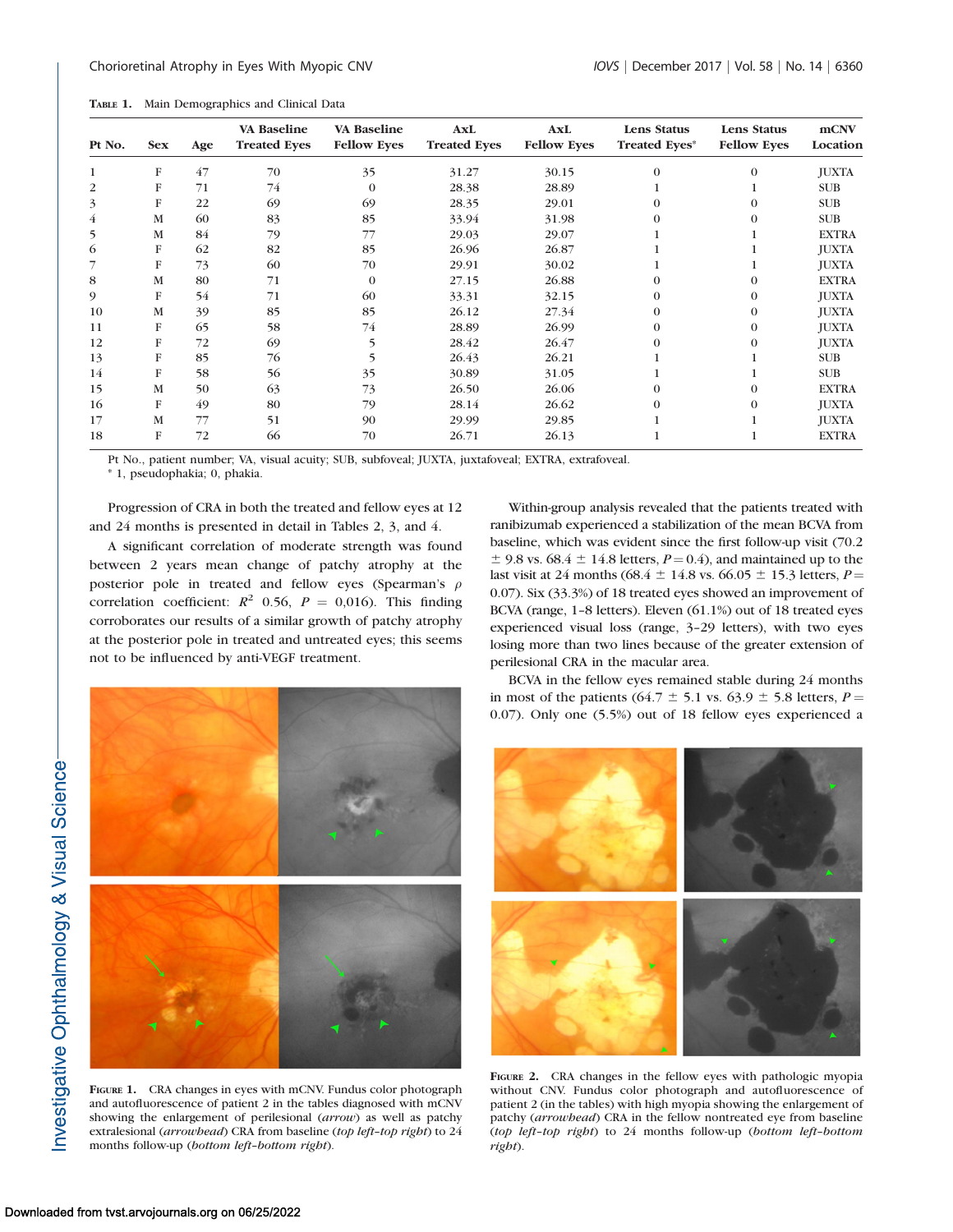| Pt No. | <b>Treated</b><br><b>Eyes</b> | <b>CRA</b><br><b>Baseline</b> | $CRA$ , $1y$ | <b>Mean Change</b><br>$CRA$ , $1y$ | $CRA$ , $2y$ | <b>Mean Change</b><br>$CRA$ , $2y$ | <b>Mean Change</b><br>CRA, $1-2y$ | IV Inj,<br>1 <sub>y</sub> | IV Inj,<br>2 y | IV Inj<br>Total |
|--------|-------------------------------|-------------------------------|--------------|------------------------------------|--------------|------------------------------------|-----------------------------------|---------------------------|----------------|-----------------|
|        |                               |                               |              |                                    |              |                                    |                                   |                           |                |                 |
|        | LE                            | 3.302                         | 5.205        | 1.903                              | 7.110        | 3.808                              | 1.905                             | 4                         | $\Omega$       |                 |
| 2      | RE                            | 0.567                         | 0.694        | 0.127                              | 0.775        | 0.208                              | 0.081                             | 4                         |                |                 |
| 3      | LE                            | $\Omega$                      | $\Omega$     |                                    |              |                                    | $^{\circ}$                        |                           |                |                 |
|        | LE                            | $\Omega$                      | 0            |                                    |              |                                    |                                   |                           |                |                 |
|        | LE                            | $\Omega$                      |              |                                    |              |                                    |                                   |                           |                |                 |
| 6      | <b>RE</b>                     | $\Omega$                      |              |                                    |              |                                    |                                   |                           |                |                 |
|        | LE                            | 0.173                         | 1.614        | 1.441                              | 8.170        | 7.997                              | 6.556                             | 4                         |                |                 |
| 8      | LE                            | $\Omega$                      | 0            |                                    | $\Omega$     |                                    | $^{\circ}$                        |                           |                |                 |
| 9      | LE                            | $\Omega$                      | 0            |                                    | 0            |                                    | $\Omega$                          |                           |                |                 |
| 10     | <b>RE</b>                     | 7.568                         | 8.281        | 0.713                              | 9.064        | 1.496                              | 0.783                             |                           |                |                 |
| 11     | RE                            | $\Omega$                      | $\Omega$     |                                    |              |                                    |                                   |                           |                |                 |
| 12     | LE                            | $\Omega$                      | 0            |                                    | $^{\circ}$   |                                    | $\Omega$                          |                           |                |                 |
| 13     | RE                            | 0.760                         | 0.844        | 0.084                              | 1.040        | 0.280                              | 0.196                             |                           |                |                 |
| 14     | LE                            | 0.332                         | 0.385        | 0.053                              | 0.426        | 0.094                              | 0.041                             |                           |                |                 |
| 15     | <b>RE</b>                     | $\Omega$                      | 0            | 0                                  | $\Omega$     | 0                                  | $\Omega$                          |                           |                |                 |
| 16     | RE                            | $\Omega$                      | 0            |                                    |              |                                    | $\Omega$                          |                           |                |                 |
| 17     | RE                            |                               | 1.600        | 1.600                              | 3.274        | 3.274                              | 1.674                             |                           |                |                 |
| 18     | <b>RE</b>                     | 43.462                        | 44.882       | 1.420                              | 49.819       | 6.357                              | 4.937                             |                           |                |                 |

LE, left eye; RE, right eye; IV Inj, intravitreal injection.

visual loss of seven letters from the baseline because of the enlargement of CRA in the macula area.

No significant relationship was found between the number of injections and visual acuity change in the treated eyes and between the number of injections and perilesional CRA change at 24 months ( $R^2$  0.08,  $P = 0.2$ ).

No significant relationship was found between AxL and age and patchy extralesional CRA in the treated and not treated eyes nor between AxL and age and perilesional CRA in the treated eye (data not shown).

#### **DISCUSSION**

Our results showed that under anti-VEGF intravitreal injection with ranibizumab in highly myopic eyes with mCNV the perilesional size of CRA increased, whereas the treatment did not influence the development or enlargement of the patchy extralesional CRA areas at the posterior pole as compared to fellow eyes (not treated) over 2 years of follow-up.

Patchy extralesional CRA at the posterior pole increased significantly from baseline in both the treated and fellow (not treated) eyes at 12 and 24 months of follow-up without any difference between groups.

Chorioretinal atrophy represents the end stage of progressive photoreceptor and RPE cell death causing a dramatic loss of visual acuity, especially when the fovea and perifovea are involved. However, in addition to the well-known natural progression pattern of pathologic myopia, the prevalence of structural changes, including the development of new CRA areas and their enlargement, may be influenced by several factors such as age, AxL, the presence of staphyloma, and choroidal thickness.<sup>5,7,27-29</sup> Moreover, natural history of pathologic myopia is characterized by progression of CRA in eyes with mCNV either treated or untreated.<sup>30</sup>

It has been shown that 40% of the highly myopic eyes have progression of myopic maculopathy over a mean follow-up of

|  |  | TABLE 3. Progression of Patchy Extralesional CRA at the Posterior Pole in the Treated Eyes at Baseline, 12, and 24 Months |  |  |  |
|--|--|---------------------------------------------------------------------------------------------------------------------------|--|--|--|
|--|--|---------------------------------------------------------------------------------------------------------------------------|--|--|--|

|        | <b>Treated</b> | <b>CRA</b>      |              | <b>Mean Change</b> | <b>Mean Change</b> | <b>Mean Change</b> |             |
|--------|----------------|-----------------|--------------|--------------------|--------------------|--------------------|-------------|
| Pt No. | Eye            | <b>Baseline</b> | $CRA$ , $1y$ | $CRA$ , $1y$       | $CRA$ , $2y$       | $CRA$ , $2y$       | CRA, $1-2y$ |
| 1      | LE             | 2.054           | 4.217        | 2.163              | 6.395              | 4.341              | 2.178       |
| 2      | RE             | 1.682           | 4.885        | 3.203              | 6.004              | 4.322              | 1.119       |
| 3      | LE             | $\Omega$        | $\Omega$     | $\Omega$           | 3.854              | 3.854              | 3.854       |
| 4      | LE             | 1.202           | 2.532        | 1.33               | 3.927              | 2.725              | 1.395       |
| 5      | LE             | 2.369           | 3.084        | 0.715              | 4.099              | 1.73               | 1.015       |
| 6      | RE             | $\Omega$        | $\Omega$     | $\theta$           | $\Omega$           | $\theta$           | $\Omega$    |
|        | LE             | 4.001           | 11.178       | 7.177              | 21.645             | 17.644             | 10.467      |
| 8      | LE             | $\Omega$        | $\Omega$     | $\Omega$           | $\Omega$           | $\Omega$           | $\Omega$    |
| 9      | LE             | 0.244           | 0.421        | 0.177              | 0.492              | 0.248              | 0.071       |
| 10     | RE             | $\Omega$        | $\Omega$     | $\Omega$           | 0.155              | 0.155              | 0.155       |
| 11     | RE             | 44.913          | 57.205       | 12.292             | 64.636             | 19.723             | 7.431       |
| 12     | LE             | 0.148           | 0.41         | 0.262              | 0.921              | 0.773              | 0.511       |
| 13     | RE             | $\Omega$        | $\Omega$     | $\Omega$           | $\Omega$           | $\Omega$           | $\Omega$    |
| 14     | LE             | 11.261          | 27.171       | 15.91              | 32.703             | 21.442             | 5.532       |
| 15     | RE             | 1.797           | 2.545        | 0.748              | 2.565              | 0.768              | 0.02        |
| 16     | RE             | 0.266           | 0.289        | 0.023              | 0.330              | 0.064              | 0.064       |
| 17     | RE             | 0.190           | 0.573        | 0.383              | 0.887              | 0.697              | 0.697       |
| 18     | <b>RE</b>      | 0.888           | 0.987        | 0.099              | 1.008              | 0.12               | 0.021       |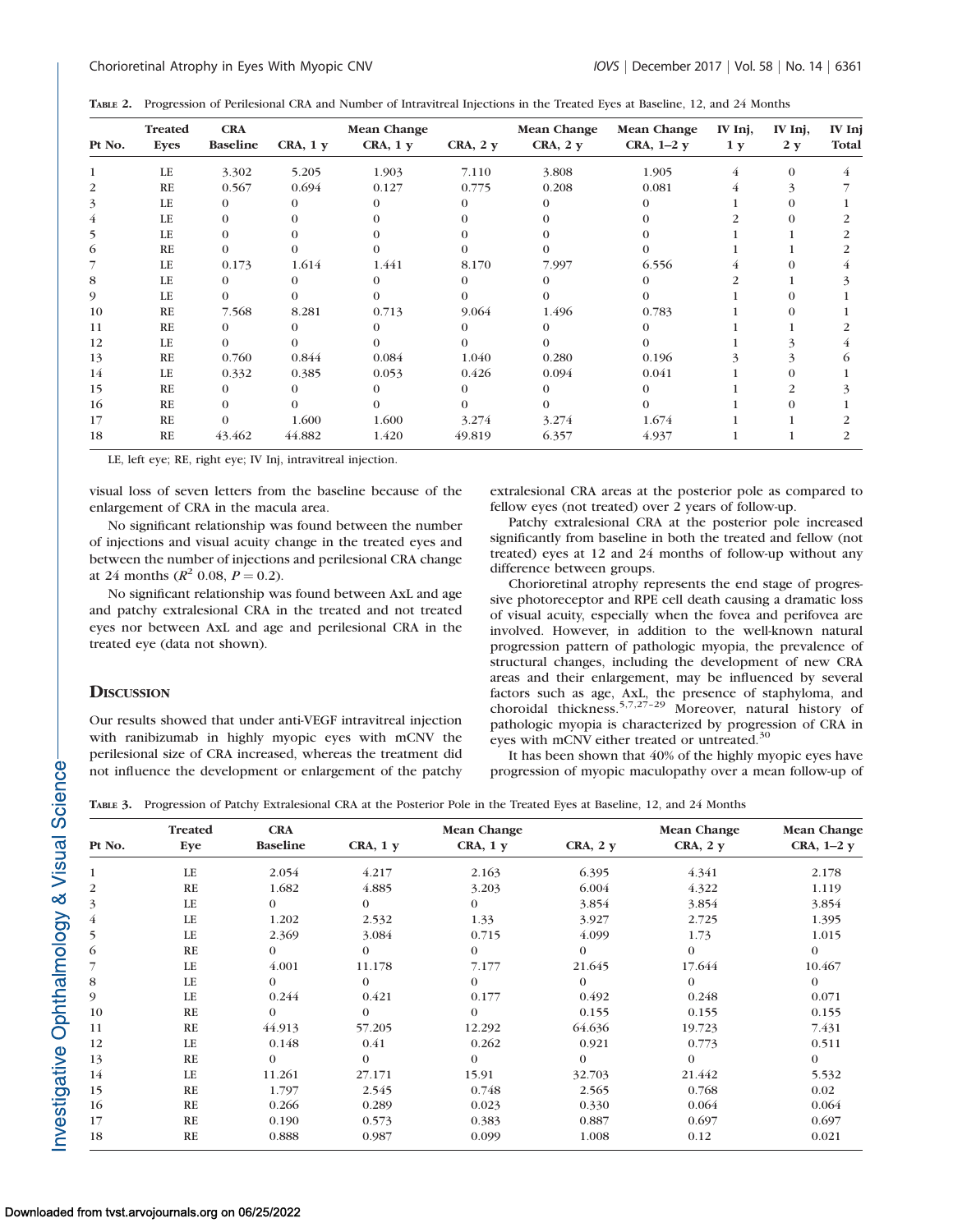|  | TABLE 4. Progression of Patchy Extralesional CRA at the Posterior Pole in the Fellow (Not Treated) Eyes at Baseline, 12, and 24 Months |  |  |  |  |  |  |
|--|----------------------------------------------------------------------------------------------------------------------------------------|--|--|--|--|--|--|
|--|----------------------------------------------------------------------------------------------------------------------------------------|--|--|--|--|--|--|

|                | Fellow    | <b>CRA</b>      |              | <b>Mean Change</b> |                | <b>Mean Change</b><br>$CRA$ , $2y$ | <b>Mean Change</b> |
|----------------|-----------|-----------------|--------------|--------------------|----------------|------------------------------------|--------------------|
| Pt No.         | Eye       | <b>Baseline</b> | $CRA$ , $1y$ | $CRA$ , $1y$       | $CRA$ , $2y$   |                                    | CRA, $1-2y$        |
| $\mathbf{1}$   | RE        | 21.087          | 26.784       | 5.697              | 27.489         | 6.402                              | 0.705              |
| $\overline{c}$ | LE        | 30.514          | 32.011       | 1.497              | 34.747         | 4.233                              | 2.736              |
| 3              | RE        | $\Omega$        | 0.858        | 0.858              | 1.775          | 1.775                              | 0.917              |
| $\overline{4}$ | RE        | $\Omega$        | $\theta$     | $\Omega$           | $\Omega$       | $\Omega$                           | $\theta$           |
| 5              | RE        | $\Omega$        | 0.181        | 0.181              | 0.196          | 0.196                              | 0.015              |
| 6              | LE        | 0.477           | 0.62         | 0.143              | 0.706          | 0.229                              | 0.086              |
| 7              | RE        | 16.764          | 19.583       | 2.819              | 19.798         | 3.034                              | 0.215              |
| 8              | RE        | 33.977          | 34.092       | 0.115              | 35.288         | 1.311                              | 1.196              |
| 9              | <b>RE</b> | $\Omega$        | $\Omega$     | $\Omega$           | 0.417          | 0.417                              | 0.417              |
| 10             | LE        | $\Omega$        | $\Omega$     | $\Omega$           | 0.253          | 0.253                              | 0.253              |
| 11             | LE        | 1.095           | 1.471        | 0.376              | 1.517          | 0.422                              | 0.046              |
| 12             | RE        | 19.129          | 19.148       | 0.019              | 20.705         | 1.576                              | 1.557              |
| 13             | LE        | 0.397           | 0.479        | 0.082              | 0.689          | 0.292                              | 0.21               |
| 14             | RE        | 12.145          | 14.911       | 2.766              | 15.03          | 2.885                              | 0.119              |
| 15             | LE        | $\Omega$        | $\theta$     | $\Omega$           | $\theta$       | $\Omega$                           | $\theta$           |
| 16             | LE        | 0.089           | 0.105        | 0.016              | 0.127          | 0.038                              | 0.022              |
| 17             | LE        | 0.311           | 0.526        | 0.215              | 0.731          | 0.420                              | 0.205              |
| 18             | LE        | $\mathbf{0}$    | $\mathbf{0}$ | $\theta$           | $\overline{0}$ | $\theta$                           | $\theta$           |

12.7 years; eyes with tessellated fundus, lacquer cracks, and diffuse atrophy, as well as patchy atrophy, at the first visit progressed to the development of CNV, while eyes with CNV developed macular atrophy with time.<sup>6</sup>

Moreover, eyes with patchy atrophy and eyes with CNV showed a higher progression of the myopic maculopathy compared to the other myopic retinal findings, and in the presence of the patchy atrophy, the most frequent progression pattern was an enlargement of the area followed by fusion with other patchy atrophy originated from diffuse atrophy or patchy atrophy along the staphyloma.<sup>6</sup>

In our group of patients, only two eyes showed the fusion of the diffuse atrophy or patchy atrophy at the posterior pole with the peripapillary atrophy.

Of note, Hayashi et al. $31$  reported that 96.3% of untreated eyes with mCNV developed macular atrophy due to natural progression of the disease after 5 years of follow-up.

On the other hand, in line with our results, Calvo-Gonzalez et al.<sup>32</sup> also found that after 2 years of treatment with intravitreal injection, 70.2% of the myopic eyes with mCNV developed atrophy around the regressed lesion. More recently, Oishi et al.<sup>33</sup> showed the development/enlargement of CRA in 72.7% of the eyes with mCNV treated with bevacizumab after 4 years of follow-up. However, since we used ranibizumab to treat the mCNV, we believe the results cannot be directly compared.

In a previous study, $34$  we have found that in eyes with mCNV treated with either photodynamic therapy or ranibizumab the mean perilesional size of CRA increased at the final visit. Interestingly, the group treated with photodynamic therapy showed higher CRA values in comparison with the ranibizumab group (82.6% vs. 52.6%, respectively).

There is a little information on the possible effect and mechanism of anti-VEGF treatment in pathologic myopia, not only around the mCNV lesion but also at the posterior pole. Furthermore, studies have found that ranibizumab could have a stronger effect on the macular atrophy formation than<br>bevacizumab in patients with AMD.<sup>35,36</sup>

While anti-VEGF treatments are important to reduce and inhibit the disease activity in patients with mCNV, the VEGF inhibition might influence its expression in RPE cell, $37-39$ which is fundamental for RPE cells and choriocapillaris integrity. This in turn would result in the enlargement of perilesional CRA, but not of patchy extralesional CRA at the posterior pole, as demonstrated in our study. The similar extension of patchy extralesional CRA, between treated and untreated eyes, suggests limited or no role of anti-VEGF treatments in the development and progression of atrophy and allows us to hypothesize that the enlargement of perilesional CRA simply represents the natural progression of atrophy and fibrosis related to mCNV.

In keeping with this possible effect of anti-VEGF treatment, McLeod et al.<sup>40</sup> found that choriocapillaris dropout in areas surrounding CNV may explain the higher growth of geographic atrophy close to CNV in AMD.

On the other hand, one could discuss the possibility that intravitreal injection in one eye may have an effect on the fellow eye, even though, to date, this concept remains uncertain. Indeed, especially in patients with diabetic macular edema, a compromised blood–retinal barrier caused by the disease could facilitate the anti-VEGF effect in both eyes.<sup>41</sup> We believe that the effect of intravitreal treatment in the fellow eye is less likely to happen in patients with pathologic myopia, especially when the latter is not affected by any vascular changes. Finally, we cannot totally exclude that intravitreal ranibizumab may reach the fellow eye via the systemic circulation.

While the correlation between the number of injection and atrophy has been studied in several studies in patients with AMD, the results in patients with mCNV are still controversial. $35,36,42-44$  In patients with AMD, several studies concluded that there was no correlation between the number of injections and macular atrophy.<sup>35,36,44,45</sup>

In our cohort of patients, the number of treatments did not influence CRA changes over time, even in eyes with mCNV. However, since we used a *pro re nata* regimen, we cannot extend this conclusion to other regimens of treatment, where the dose–response effect could be higher.

Limitations include the retrospective design of the study as well as the relatively small number of eyes. Future prospective, longitudinal studies with longer period of follow-up are needed to confirm our results.

In conclusion, we showed that in eyes with pathologic myopia and mCNV, intravitreal injections of ranibizumab should not be considered as a contributing risk factor to worsening of the natural course of CRA areas at the posterior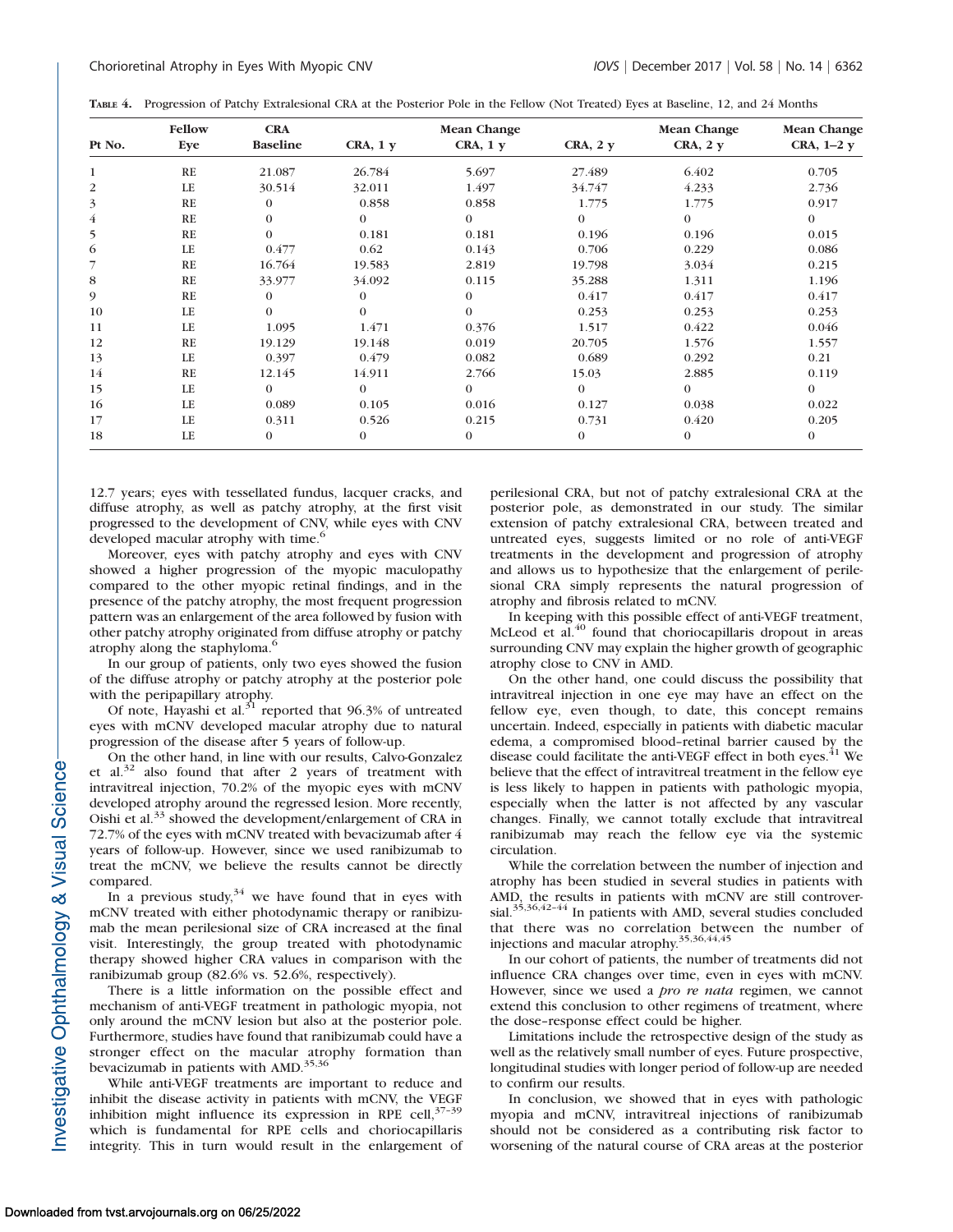pole, even though the risk of the perilesional CRA enlargement, which possibly represents the natural progression of atrophy and fibrosis related to mCNV, should be taken into account.

### Acknowledgments

Supported by Italian Ministry of Health and Fondazione Roma. The funders had no role in study design, data collection and analysis, decision to publish, or preparation of the manuscript.

Disclosure: M. Parravano, Allergan (S), Bayer (S); Novartis (S); F. Scarinci, None; M. Gilardi, None; L. Querques, Allergan (S); M. Varano, Allergan (S), Bayer (S); Novartis (S); F. Oddone, Allergan (S), Glaucoom (S), Omikron (S), Santen (S); F. Bandello, Allergan (S), Alimera (S), Bayer (S), Farmila-Thea (S), Novartis (S), Thrombogenics (S); G. Querques, Allergan (S), Alimera (S), Bayer (S), Novartis (S), Heidelberg (C), Zeiss (S), Sandoz (S), KHB  $(S)$ 

## **References**

- 1. Green JS, Bear JC, Johnson GJ. The burden of genetically determined eye disease. The Br J Ophthalmol. 1986;70:696– 699.
- 2. Cotter SA, Varma R, Ying-Lai M, Azen SP, Klein R. Causes of low vision and blindness in adult Latinos: the Los Angeles Latino Eye Study. Ophthalmology. 2006;113:1574–1582.
- 3. Buch H, Vinding T, Nielsen NV. Prevalence and causes of visual impairment according to World Health Organization and United States criteria in an aged, urban Scandinavian population: the Copenhagen City Eye Study. Ophthalmology. 2001;108:2347–2357.
- 4. Ohno-Matsui K, Lai TY, Lai CC, Cheung CM. Updates of pathologic myopia. Prog Retin Eye Res. 2016;52:156–187.
- 5. Shih YF, Ho TC, Hsiao CK, Lin LL. Visual outcomes for high myopic patients with or without myopic maculopathy: a 10 year follow up study. Br J Ophthalmol. 2006;90:546-550.
- 6. Hayashi K, Ohno-Matsui K, Shimada N, et al. Long-term pattern of progression of myopic maculopathy: a natural history study. Ophthalmology. 2010;117:1595–1611.
- 7. Wang NK, Lai CC, Chu HY, et al. Classification of early drytype myopic maculopathy with macular choroidal thickness. Am J Ophthalmol. 2012;153:669–677.
- 8. Hotchkiss ML, Fine SL. Pathologic myopia and choroidal neovascularization. AmJ Ophthalmol. 1981;91:177–183.
- 9. Tabandeh H, Flynn HW Jr, Scott IU, et al. Visual acuity outcomes of patients 50 years of age and older with high myopia and untreated choroidal neovascularization. Ophthalmology. 1999;106:2063–2067.
- 10. Yoshida T, Ohno-Matsui K, Ohtake Y, et al. Long-term visual prognosis of choroidal neovascularization in high myopia: a comparison between age groups. Ophthalmology. 2002;109: 712–719.
- 11. Chan WM, Lai TY, Liu DT, Lam DS. Intravitreal bevacizumab (Avastin) for myopic choroidal neovascularisation: 1-year results of a prospective pilot study. Br J Ophthalmol. 2009; 93:150–154.
- 12. Varano M, Tedeschi M, Oddone F, Perillo L, Coppe AM, Parravano M. Microperimetric retinal changes in myopic choroidal neovascularization treated with intravitreal ranibizumab. Retina. 2010;30:413-417.
- 13. Gharbiya M, Giustolisi R, Allievi F, et al. Choroidal neovascularization in pathologic myopia: intravitreal ranibizumab versus bevacizumab—a randomized controlled trial. Am J Ophthalmol. 2010;149:458–464.
- 14. Konstantinidis L, Mantel I, Pournaras JA, Zografos L, Ambresin A. Intravitreal ranibizumab (Lucentis) for the treatment of

myopic choroidal neovascularization. Graefes Arch Clin Exp Ophthalmol. 2009;247:311–318.

- 15. Silva RM, Ruiz-Moreno JM, Rosa P, et al. Intravitreal ranibizumab for myopic choroidal neovascularization: 12 month results. Retina 2010;30:407–412.
- 16. Gharbiya M, Cruciani F, Parisi F, Cuozzo G, Altimari S, Abdolrahimzadeh S. Long-term results of intravitreal bevacizumab for choroidal neovascularisation in pathological myopia. Br J Ophthalmol. 2012;96:1068–1072.
- 17. Baba T, Kubota-Taniai M, Kitahashi M, Okada K, Mitamura Y, Yamamoto S. Two-year comparison of photodynamic therapy and intravitreal bevacizumab for treatment of myopic choroidal neovascularisation. Br J Ophthalmol. 2010;94: 864–870.
- 18. Gharbiya M, Allievi F, Conflitti S, et al. Intravitreal bevacizumab for treatment of myopic choroidal neovascularization: the second year of a prospective study. Clin Ter. 2010;161: e87–93.
- 19. Chen CH, Wu PC, Chen YJ, Liu YC, Kuo HK. Intravitreal injection of 2.5 mg bevacizumab for treatment of myopic choroidal neovascularization in treatment-naive cases: a 2-year follow-up. J Ocul Pharmacol Ther. 2011;27:395–400.
- 20. Nakanishi H, Tsujikawa A, Yodoi Y, et al. Prognostic factors for visual outcomes 2-years after intravitreal bevacizumab for myopic choroidal neovascularization. Eye. 2011;25:375–381.
- 21. Ikuno Y, Nagai Y, Matsuda S, et al. Two-year visual results for older Asian women treated with photodynamic therapy or bevacizumab for myopic choroidal neovascularization. Am J Ophthalmol. 2010;149:140–146.
- 22. Ruiz-Moreno JM, Montero JA. Intravitreal bevacizumab to treat myopic choroidal neovascularization: 2-year outcome. Graefes Arch Clin Exp Ophthalmol. 2010;248:937–941.
- 23. Franqueira N, Cachulo ML, Pires I, et al. Long-term follow-up of myopic choroidal neovascularization treated with ranibizumab. Ophthalmologica. 2012;227:39–44.
- 24. Photodynamic therapy of subfoveal choroidal neovascularization in age-related macular degeneration with verteporfin: one-year results of 2 randomized clinical trials—TAP report. Treatment of age-related macular degeneration with photodynamic therapy (TAP) Study Group. Arch Ophthalmol. 1999; 117:1329–1345.
- 25. Bressler NM. Photodynamic therapy of subfoveal choroidal neovascularization in age-related macular degeneration with verteporfin: two-year results of 2 randomized clinical trials-tap report 2. Arch Ophthalmol. 2001;119:198–207.
- 26. Verteporfin In Photodynamic Therapy Study Group. Verteporfin therapy of subfoveal choroidal neovascularization in age-related macular degeneration: two-year results of a randomized clinical trial including lesions with occult with no classic choroidal neovascularization—verteporfin in photodynamic therapy report 2. Am J Ophthalmol. 2001;131: 541–560.
- 27. Gozum N, Cakir M, Gucukoglu A, Sezen F. Relationship between retinal lesions and axial length, age and sex in high myopia. Eur J Ophthalmol. 1997;7:277–282.
- 28. Curtin BJ, Karlin DB. Axial length measurements and fundus changes of the myopic eye. I. The posterior fundus. Trans Am Ophthalmol Soc. 1970;68:312–334.
- 29. Ohsugi H, Ikuno Y, Oshima K, Yamauchi T, Tabuchi H. Morphologic characteristics of macular complications of a dome-shaped macula determined by swept-source optical coherence tomography. Am J Ophthalmol. 2014;158:162-170.
- 30. Oishi A, Yamashiro K, Tsujikawa A, et al. Long-term effect of intravitreal injection of anti-VEGF agent for visual acuity and chorioretinal atrophy progression in myopic choroidal neovascularization. Graefes Arch Clin Exp Ophthalmol. 2013;251:1–7.

Investigative Ophthalmology & Visual Science